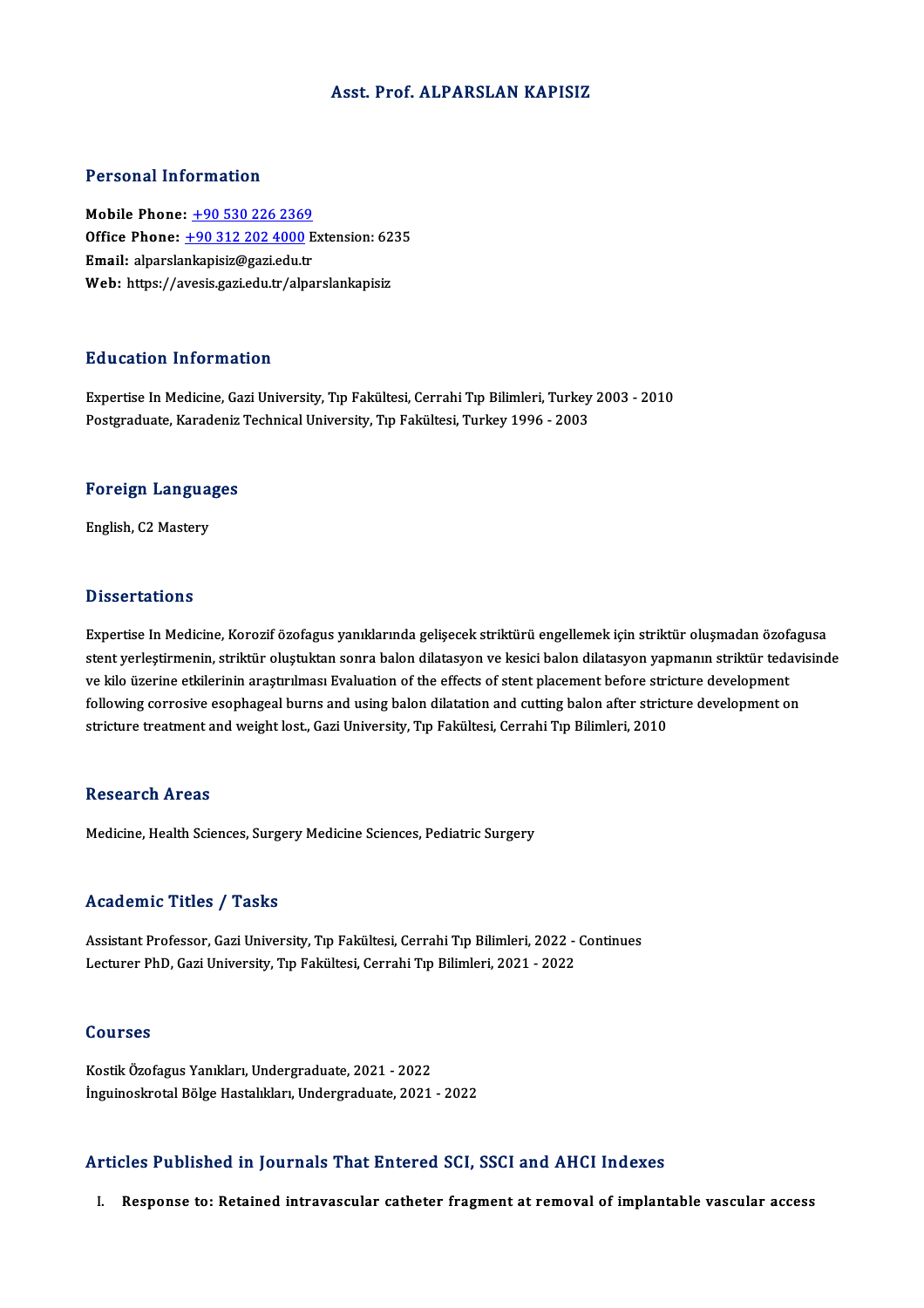device.

Turkyilmaz Z., Karabulut R., Kapisiz A., Kaya C., Sonmez K.

Journal of pediatric surgery, 2022 (Journal Indexed in SCI Expanded)

- Turkyilmaz Z., Karabulut R., Kapisiz A., Kaya C., Sonmez K.<br>Journal of pediatric surgery, 2022 (Journal Indexed in SCI Expanded)<br>II. Response to: Extubation strategies after esophageal atresia repair.<br>Kanabulut B. Turkyilm Journal of pediatric surgery, 2022 (Journal Indexed in SC)<br>Response to: Extubation strategies after esophage.<br>Karabulut R., Turkyilmaz Z., Kapisiz A., Kaya C., Sonmez K.<br>Journal of pediatric surgery, 2022 (Journal Indexed Response to: Extubation strategies after esophageal atresia re<br>Karabulut R., Turkyilmaz Z., Kapisiz A., Kaya C., Sonmez K.<br>Journal of pediatric surgery, 2022 (Journal Indexed in SCI Expanded)<br>Pespense to: Effect of transan Karabulut R., Turkyilmaz Z., Kapisiz A., Kaya C., Sonmez K.<br>Journal of pediatric surgery, 2022 (Journal Indexed in SCI Expanded)<br>III. Response to: Effect of transanastomotic feeding tubes on anastomotic strictures in patie
- Journal of pediatric surgery, 2022 (Journal Indexed in SC<br>Response to: Effect of transanastomotic feeding tu<br>esophageal atresia and tracheoesophageal fistula.<br>Turkrilmag 7, Karabulut P. Kanisir A. Kaya C. Sonmag K Response to: Effect of transanastomotic feeding tu<br>esophageal atresia and tracheoesophageal fistula.<br>Turkyilmaz Z., Karabulut R., Kapisiz A., Kaya C., Sonmez K.<br>Journal of pediatris surgery, 2022 (Journal Indoved in SC esophageal atresia and tracheoesophageal fistula.<br>Turkyilmaz Z., Karabulut R., Kapisiz A., Kaya C., Sonmez K.<br>Journal of pediatric surgery, 2022 (Journal Indexed in SCI Expanded) Turkyilmaz Z., Karabulut R., Kapisiz A., Kaya C., Sonmez K.<br>Journal of pediatric surgery, 2022 (Journal Indexed in SCI Expanded)<br>IV. Regarding "Magnitude of SARS-CoV-2 Infection and Outcome in Paediatric Surgical Inpatient
- Journal of pediatric surgery, 2022 (Journal Indexed in SCI Expanded)<br>Regarding "Magnitude of SARS-CoV-2 Infection and Outcome in Paediatric S<br>the First Wave of Pandemic at a Tertiary Care Children's Hospital in India".<br>Sen Regarding "Magnitude of SARS-CoV-2 Infection and<br>the First Wave of Pandemic at a Tertiary Care Chile<br>Sonmez K., Turkyilmaz Z., Karabulut R., Kaya C., Kapisiz A.<br>Journal of tronical podiatrics, 2022 (Journal Indoved in St the First Wave of Pandemic at a Tertiary Care Children's Hosp<br>Sonmez K., Turkyilmaz Z., Karabulut R., Kaya C., Kapisiz A.<br>Journal of tropical pediatrics, 2022 (Journal Indexed in SCI Expanded)<br>Obstructive ioundice resulted Sonmez K., Turkyilmaz Z., Karabulut R., Kaya C., Kapisiz A.<br>Journal of tropical pediatrics, 2022 (Journal Indexed in SCI Expanded)<br>V. Obstructive jaundice resulted from hydatid cyst of pancreatic head<br>Turkyilmaz Z. Konisiz
- Journal of tropical pediatrics, 2022 (Journal Indexed in SCI Expandion Contractive jaundice resulted from hydatid cyst of pancipality<br>Turkyilmaz Z., Kapisiz A., Sonmez K., Karabulut R., Basaklar A. C.<br>HIPPOKRATIA, vol.17, Obstructive jaundice resulted from hydatid cyst of pancreatic l<br>Turkyilmaz Z., Kapisiz A., Sonmez K., Karabulut R., Basaklar A. C.<br>HIPPOKRATIA, vol.17, no.4, pp.378-379, 2013 (Journal Indexed in SCI)<br>Effect of Stant Placem HIPPOKRATIA, vol.17, no.4, pp.378-379, 2013 (Journal Indexed in SCI)
- Turkyilmaz Z., Kapisiz A., Sonmez K., Karabulut R., Basaklar A. C.<br>HIPPOKRATIA, vol.17, no.4, pp.378-379, 2013 (Journal Indexed in SCI)<br>VI. Effect of Stent Placement, Balloon or Cutting Balloon Dilatation on Stricture Form Effect of Stent Placement, Balloon or Cutting Balloon Dilatation on Stricture Formation after Ca<br>Esophageal Burn in Rats<br>Kapisiz A., Karabulut R., Sonmez K., Turkyilmaz Z., Poyraz A., Gulbahar Ö., Onal B., Ozbayoglu A., Ba

Es<mark>ophageal Burn in Rats</mark><br>Kapisiz A., Karabulut R., Sonmez K., Turkyilmaz Z., Poyraz A., Gulbahar Ö., Onal B., Ozbayoglu A., Basaklar<br>EUROPEAN JOURNAL OF PEDIATRIC SURGERY, vol.21, no.4, pp.258-262, 2011 (Journal Indexed i Kapisiz A., Karabulut R., Sonmez K., Turkyilmaz Z., Poyraz A., Gulbahar Ö., Onal B., Ozbayoglu A., Basaklar A. C.<br>EUROPEAN JOURNAL OF PEDIATRIC SURGERY, vol.21, no.4, pp.258-262, 2011 (Journal Indexed in SCI)<br>VII. Omental

- EUROPEAN JOURNAL OF PEDIATRIC SURGERY, vol.21, no.4, pp.<br>**Omental incarceration may cause hydrocele and this hydrapisiz A., Karabulut R., Turkyilmaz Z., Sonmez K., Basaklar A. C.<br>HEPNIA .vol.15, no.1, nn.42, 45, 2011 (Jour** Omental incarceration may cause hydrocele and this hy<br>Kapisiz A., Karabulut R., Turkyilmaz Z., Sonmez K., Basaklar A. (<br>HERNIA, vol.15, no.1, pp.43-45, 2011 (Journal Indexed in SCI)<br>Where should the Normal Bosition of the
- HERNIA, vol.15, no.1, pp.43-45, 2011 (Journal Indexed in SCI)<br>VIII. Where should the Normal Position of the Umbilicus be in the Neonate? HERNIA, vol.15, no.1, pp.43-45, 2011 (Journal Indexed in SCI)<br>Where should the Normal Position of the Umbilicus be in the Neonate?<br>Onal E., Turan O., Karabulut R., Hirfanoglu I., Turkyilmaz C., Sonmez K., Turkyilmaz Z., Ka Where should the Normal Position of the Umbilicus be in the Neonate?<br>Onal E., Turan O., Karabulut R., Hirfanoglu I., Turkyilmaz C., Sonmez K., Turkyilmaz Z., Kapisiz A., Basaklaı<br>EUROPEAN JOURNAL OF PEDIATRIC SURGERY, vol. EUROPEAN JOURNAL OF PEDIATRIC SURGERY, vol.20, no.5, pp.339-340, 2010 (Journal Indexed in SCI) IX. A strategy for treatment of giant omphalocele
	- EUROPEAN JOURNAL OF PEDIATRIC SURGERY, vol.20, no.5, pp.339-340, 2010 (Journal Indexed in SC<br>A strategy for treatment of giant omphalocele<br>SÖNMEZ K., Onal E., KARABULUT R., Turan O., TÜRKYILMAZ Z., Hirfanoglu I., Kapisiz A A strategy for treatment of giant omphalocele<br>SÖNMEZ K., Onal E., KARABULUT R., Turan O., TÜRKYILMAZ Z., Hirfanoglu I., Kapisiz A., Ba:<br>WORLD JOURNAL OF PEDIATRICS, vol.6, no.3, pp.274-277, 2010 (Journal Indexed in SCI)<br>In WORLD JOURNAL OF PEDIATRICS, vol.6, no.3, pp.274-277, 2010 (Journal Indexed in SCI)<br>X. Incarcerated inguinal hernia in children
	- Turkyilmaz Z., Sonmez K., Karabulut R., Demirogullari B., Ozen I. O., Kapisiz A., Kale N., Basaklar A. C. Incarcerated inguinal hernia in children<br>Turkyilmaz Z., Sonmez K., Karabulut R., Demirogullari B., Ozen I. O. , Kapisiz A., Kale N., Basaklar A. C.<br>HONG KONG JOURNAL OF EMERGENCY MEDICINE, vol.17, no.3, pp.244-249, 2010 (J Turkyilmaz Z., Sonmez K., Karabulut R., Demirogullari B., Ozen I. O. , Kapisiz A., Kale N., Basaklar A. C.<br>HONG KONG JOURNAL OF EMERGENCY MEDICINE, vol.17, no.3, pp.244-249, 2010 (Journal Indexed in SCI)<br>XI. Focal Intestin
	- HONG KONG JOURNAL OF EMERGENCY MI<br>Focal Intestinal Perforation and Necr<br>Peritoneal Drainage: Scientific Letter<br>KARAPULUT P. TÜRKVU MAZ Z. SÖNMEZ Focal Intestinal Perforation and Necrotizing Enterocolitis Differential Diagnosis and Treatment Peritoneal Drainage: Scientific Letter<br>KARABULUT R., TÜRKYILMAZ Z., SÖNMEZ K., Onal E., BEKEN S., TÜRKYILMAZ C., Kapisiz A., B Peritoneal Drainage: Scientific Letter<br>KARABULUT R., TÜRKYILMAZ Z., SÖNMEZ K., Onal E., BEKEN S., TÜRKYILMAZ C., Kapisiz A., Basaklar A. C.
- XII. A Triton tumor mimicking sacrococcygeal teratoma TURKIYE KLINIKLERI TIP BILIMLERI DERGISI, vol.30, no.1, pp.333-338, 2010 (Journal Indexed in SCI)<br>A Triton tumor mimicking sacrococcygeal teratoma<br>Sönmez K., Türkyilmaz Z., Karabulut R., Kapisiz A., Eser E. P., Memiş L., B Sönmez K., Türkyilmaz Z., Karabulut R., Kapisiz A., Eser E. P., Memiş L., Başaklar A. C.

## Articles Published in Other Journals

- I. Penil Hematoma in a 3-month-old Boy XES I densica in Stiel Journals<br>Penil Hematoma in a 3-month-old Boy<br>KAPISIZ A., KAYA C., TARTIK A., Pardaz N. E. , KARABULUT R., TÜRKYILMAZ Z., SÖNMEZ K.<br>CAZI MEDICAL JOUPNAL vol 22 no 2 nn 197 199 2022 (Journal Indoved in Penil Hematoma in a 3-month-old Boy<br>KAPISIZ A., KAYA C., TARTIK A., Pardaz N. E. , KARABULUT R., TÜRKYILMAZ Z., SÖNI<br>GAZI MEDICAL JOURNAL, vol.33, no.2, pp.187-189, 2022 (Journal Indexed in ESCI)<br>Multifosel tumoral selsino GAZI MEDICAL JOURNAL, vol.33, no.2, pp.187-189, 2022 (Journal Indexed in ESCI)<br>II. Multifocal tumoral calcinosis in a 4-year-old girl
- SAYAR İ., Peker K., Kapisiz A., Bostanci I. E., GÜRBÜZEL M., Isik A., Peker N. A. American Journal of Case Reports, vol.15, pp.103-106, 2014 (Journal Indexed in ESCI)
- III. Choledochal cysts with antenatal diagnosis of the newborn Yenidoğanin Antenatal Tamil Koledok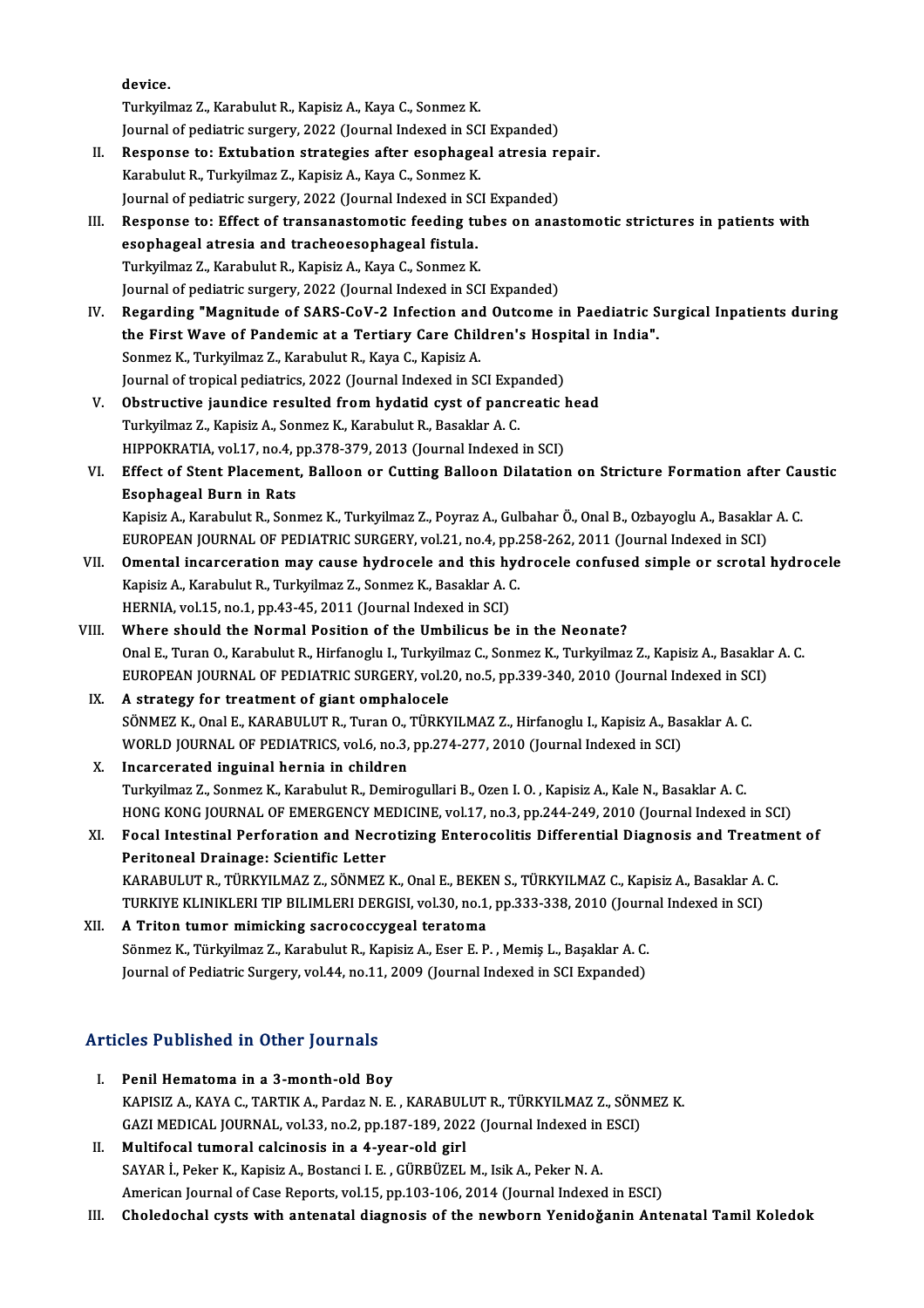Kistleri Kistleri<br>TÜRKYILMAZ Z., KARABULUT R., SÖNMEZ K., KAPISIZ A., Sçn M. C. , BAŞAKLAR A.<br>Çeri Medisel Journal, vel 35, no.1, nn 39, 31, 3914 (Journal Indoved in ESCI) Kistleri<br>TÜRKYILMAZ Z., KARABULUT R., SÖNMEZ K., KAPISIZ A., Sęn M. C. , BAŞAKL.<br>Gazi Medical Journal, vol.25, no.1, pp.29-31, 2014 (Journal Indexed in ESCI)<br>Yonidoğanın Asil Genrabi Canaltinan Kanın Ön Duyanı Anemalileni TÜRKYILMAZ Z., KARABULUT R., SÖNMEZ K., KAPISIZ A., Sen M. C., BAŞAK<br>Gazi Medical Journal, vol.25, no.1, pp.29-31, 2014 (Journal Indexed in ESCI<br>IV. Yenidoğanın Acil Cerrahi Gerektiren Karın Ön Duvarı Anomalileri<br>Kanısız A

Gazi Medical Journal, vol.25, no.1, pp.29-31, 2014 (Journal Indexed in ESCI)<br>IV. Yenidoğanın Acil Cerrahi Gerektiren Karın Ön Duvarı Anomalileri<br>Kapısız A., Karabulut R.

Yenidoğanın Acil Cerrahi Gerektiren Karın Ön Duvarı Anomalileri<br>Kapısız A., Karabulut R.<br>Türkiye Klinikleri, Journal of Surgical Medical Sciences, Çocuk Cerrahisi Travma Dışı Aciller Özel Sayısı , vol.3, no.15,<br>nn 47,53, 2 Kapısız A., Karabulut R.<br>Türkiye Klinikleri, Journal of Surgical Medical Scienc<br>pp.47-53, 2007 (Other Refereed National Journals) pp.47-53, 2007 (Other Refereed National Journals)<br>Books & Book Chapters

- ooks & Book Chapters<br>I. ÇOCUKLUK ÇAĞI YAĞ DOKUSU TÜMÖRLERİ<br>Arkan G. Kansız A LE COOK CHEP<br>COCUKLUK CAĞI<br>Arkan G., Kapısız A.<br>in: YAČI AR VE CER
	- Arkan G., Kapısız A

in: YAĞLAR VE CERRAHİ, BETÜL GÜZELYÜZ,HALİT EREN TAŞKIN, Editor, DUVAR YAYINLARI, Ankara, pp.123-128,<br>2022 In: YAĞLAR VE CERRAHİ, BETÜL GÜZELYÜZ,HAL<br>2022<br>II. COCUKLUK ÇAĞI OBEZİTESİ VE CERRAHİSİ

## 2022<br>**ÇOCUKLUK ÇAĞI**<br>Arkan G., Kapısız A.<br>in: YAĞI AR VE CER

ÇOCUKLUK ÇAĞI OBEZİTESİ VE CERRAHİSİ<br>Arkan G., Kapısız A.<br>in: YAĞLAR VE CERRAHİ, BETÜL GÜZELYÜZ,HALİT EREN TAŞKIN, Editor, Duvar Yayınları, Ankara, pp.115-121,<br>2022 Arkan<br>in: YA<br>2022

## 2022<br>Refereed Congress / Symposium Publications in Proceedings

efereed Congress / Symposium Publications in Proceedings<br>I. P-01 Çocuklarda Skolyozun Posterior Yaklaşımla Düzeltilmesi Sonrası Oluşan Hemotoraksın<br>Yönetilmesi rood dong.<br>P-01 Çocukl<br>Yönetilmesi P-01 Çocuklarda Skolyozun Posterior Yaklaşımla D<br>Yönetilmesi<br>Kapısız A., Kaya C., Karabulut R., Türkyılmaz Z., Sönmez K.<br>10 Ulusal Cosuk Solunum Yolu HAstabkları ve Kistik Fibro

Yönetilmesi<br>Kapısız A., Kaya C., Karabulut R., Türkyılmaz Z., Sönmez K.<br>10.Ulusal Çocuk Solunum Yolu HAstalıkları ve Kistik Fibrozis Kongresi, Ankara, Turkey, 2 - 04 June 2022, pp.41<br>Yahangı gisim aspirasyonu yakalarında r Kapısız A., Kaya C., Karabulut R., Türkyılmaz Z., Sönmez K.<br>10.Ulusal Çocuk Solunum Yolu HAstalıkları ve Kistik Fibrozis Kongresi, Ankara,<br>II. Yabancı cisim aspirasyonu vakalarında rijit bronkoskopi deneyimimiz<br>Kapısız 10.Ulusal Çocuk Solunum Yolu HAstalıkları ve Kistik Fibro<br>**Yabancı cisim aspirasyonu vakalarında rijit bronko**<br>Kapısız A., Kaya C., Karabulut R., Türkyılmaz Z., Sönmez K.<br>10 Ulusal Cosuk Solunum Yolu Hastalıkları ve Kistik

10.Ulusal Çocuk Solunum Yolu Hastalıkları ve Kistik Fibrozis Kongresi, Ankara, Turkey, 2 - 04 June 2022, pp.93 Kapısız A., Kaya C., Karabulut R., Türkyılmaz Z., Sönmez K.<br>10.Ulusal Çocuk Solunum Yolu Hastalıkları ve Kistik Fibrozis Kongresi, Ankara, Turkey, 2 - 04 June 2022, pp.93<br>11. Anorektal Malformasyon ve MURCS Birlikteliği: V

- 10.Ulusal Çocuk Solunum Yolu Hastalıkları ve Kistik Fibrozis Kongresi, Ankara,<br>Anorektal Malformasyon ve MURCS Birlikteliği: Vajinal Replasman Ya<br>DEMİROĞLULLARI B., YILMAZ Y., EKİNGEN G., KAPISIZ A., ÖZEN İ. O. , KALE N.<br>2 Anorektal Malformasyon ve MURCS Birlikteliği: Vajinal Replasma<br>DEMİROĞLULLARI B., YILMAZ Y., EKİNGEN G., KAPISIZ A., ÖZEN İ. O. , KA<br>31. Ulusal Çocuk Cerrahisi Kongresi, Eskişehir, Turkey, 30 October 2013<br>Stant Placement, DEMİROĞLULLARI B., YILMAZ Y., EKİNGEN G., KAPISIZ A., ÖZEN İ. O. , KALE N.<br>31. Ulusal Çocuk Cerrahisi Kongresi, Eskişehir, Turkey, 30 October 2013<br>IV. Stent Placement, Ballon and Cutting Ballon Dilatations Effects on S
- 31. Ulusal Çocuk Cerrahisi Kol<br>Stent Placement, Ballon an<br>Esophageal Bruns in Rats.<br>KAPISIZ A. KARAPIH HT R. SÉ Stent Placement, Ballon and Cutting Ballon Dilatations Effects on Stricture Formation in Caustic<br>Esophageal Bruns in Rats.<br>KAPISIZ A., KARABULUT R., SÖNMEZ K., TÜRKYILMAZ Z., POYRAZ A., GÜLBAHAR Ö., ÖNAL B., ÖZBAYOĞLU A.,<br> Esophageal Br<br>KAPISIZ A., KAR<br>BAŞAKLAR A. C.<br>The 4th Werld C

KAPISIZ A., KARABULUT R., SÖNMEZ K., TÜRKYILMAZ Z., POYRAZ A., GÜLBAHA<br>BAŞAKLAR A. C.<br>The 4th World Ongrss of Pediatric Surgery, Berlin, Germany, 13 October 2013<br>Anexestal malformation Combined with Murge Association: Case

The 4th World Ongrss of Pediatric Surgery, Berlin, Germany, 13 October 2013

BAŞAKLAR A. C.<br>The 4th World Ongrss of Pediatric Surgery, Berlin, Germany, 13 October 2013<br>V. Anorectal malformation Combined with Murcs Association: Case Reports of Four Patients with<br>Vaginal Replacement

DEMİROĞLULLARIB.,YILMAZ Y.,EKİNGENG.,KAPISIZA.,ÖZENİ.O. ,KALEN.

The 20th International Pediatric Colorectal Club Meeting, Frankfurt, Germany, 01 June 2013

## DEMİROĞLULLARI B., YILMAZ Y., EKİNGEN G., KAPISIZ A., ÖZEN İ. O. , KALE N.<br>The 20th International Pediatric Colorectal Club Meeting, Frankfurt, Germany, 01 June 2013<br>VI. Omental Incarceration may Cause Hydrocele and Th The 20th Int<br>**Omental In<br>Hydrocele.**<br>PASAKLAR Omental Incarceration may Cause Hydrocele and This hydrocele Confuse<br>Hydrocele.<br>BAŞAKLAR A. C. , KAPISIZ A., KAYA C., KARABULUT R., SÖNMEZ K., TÜRKYILMAZ Z.<br>The 12th Conference of the Paltis Association of Poediatric Surge

Hydrocele.<br>BAŞAKLAR A. C. , KAPISIZ A., KAYA C., KARABULUT R., SÖNMEZ K., TÜRKYILMAZ Z.<br>The 12th Conference of the Baltic Association of Paediatric Surgeons, Riga, Latvia, 17 May 2012<br>A Unique Case: Pesterier Clease Videe

## BAŞAKLAR A. C. , KAPISIZ A., KAYA C., KARABULUT R., SÖNMEZ K., TÜRKYILMAZ Z.<br>The 12th Conference of the Baltic Association of Paediatric Surgeons, Riga, Latvia, 2<br>VII. A Unique Case: Posterior Cloaca-Video Presentation The 12th Conference of the Baltic Association of Paediatric Surgeons, Riga<br>A Unique Case: Posterior Cloaca-Video Presentation<br>ALTUĞ E., KAPISIZ A., CAN B., ŞEN M. C. , ÖZEN İ. O. , DEMİROĞLULLARI B.<br>The 18th International The 18th International Pediatric Colorectal Club Meeting, Ankara, Turkey, 10 June 2011

VIII. Obstructive Jaundice Associated with a Primary Hydatid Cyst of the Head of Pancreas. TÜRKYILMAZ Z., KAPISIZ A., SÖNMEZ K., KARABULUT R., BAŞAKLAR A. C.